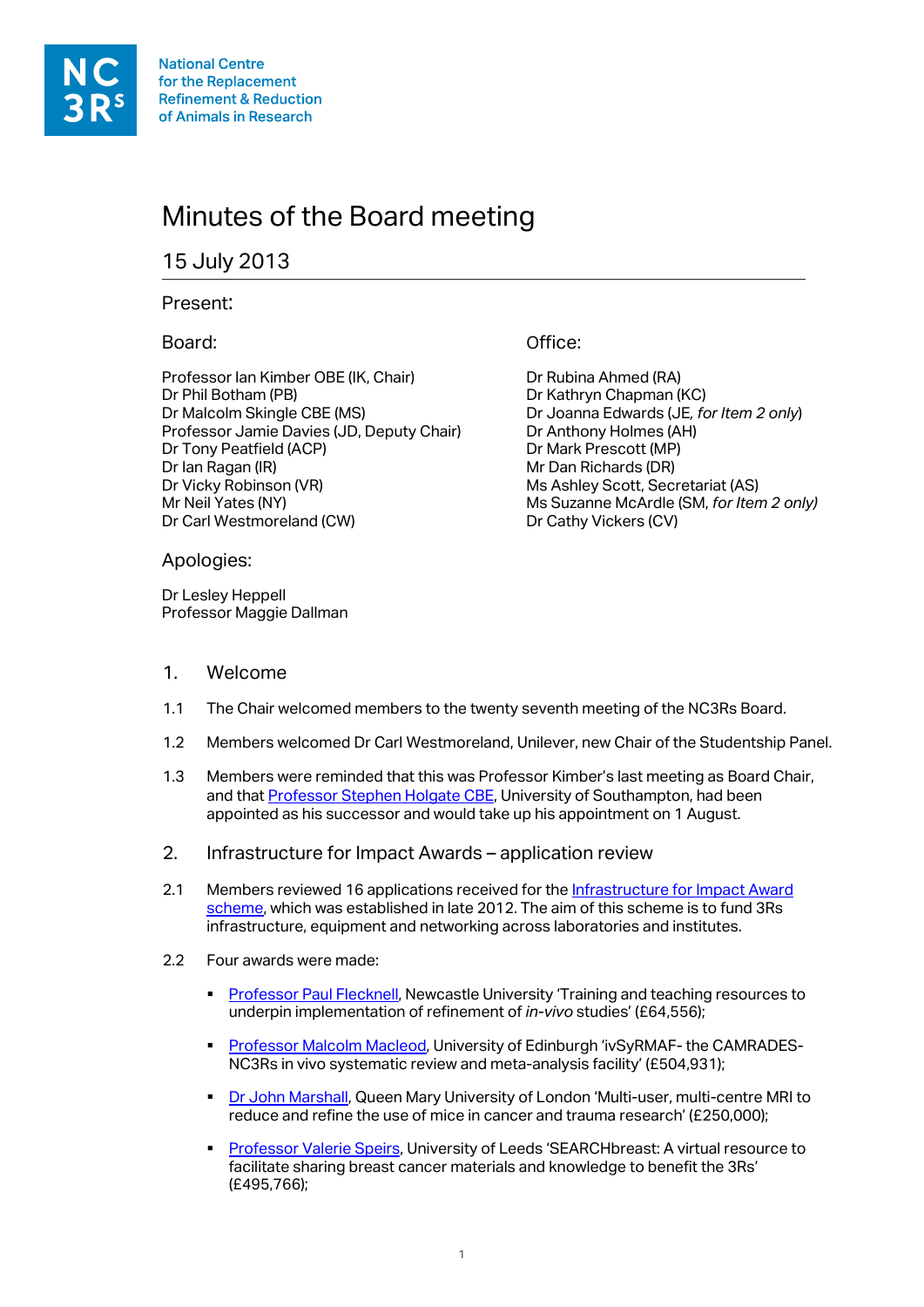- 3. Minutes of the meeting on 29 January 2013
- 3.1 The minutes from the January 2013 meeting were agreed to be an accurate record of the discussions with one minor amendment: the addition of an attendee's name which was accidentally omitted.
- 3.2 There were no matters arising from the previous Board meeting.
- 4. Summary of activities
- 4.1 Members noted progress with a range of activities:
	- **Programmes and planning of workshops and symposia;**
	- **Peer review of applications for other research funders;**
	- Changes to the biennial grant holder meeting;
	- Development of the Experimental Design Assistant (EDA);
	- **Various working groups led by the Office.**
- 4.2 Members noted progress with the development of the new NC3Rs website and the large amount of work that this entailed;
- 4.3 Members noted that recruitment was underway for two posts for the chemicals and consumer products programmes and that in the interim the work had been reallocated to other staff where possible to ensure that momentum was maintained;
- 4.4 Members commended the Office on the significant volume of work and variety of activities being led by staff.
- 5. Research funding update
- 5.1 Members noted:
	- **EXECT** Recruitment of new funding panel members with 12 new members appointed to the Grant [Assessment Panel](http://www.nc3rs.org.uk/page.asp?id=141) and 10 to th[e Studentship Assessment Panel](http://www.nc3rs.org.uk/page.asp?id=1046) including, Dr Carl Westmoreland as the new Chair of the Studentship Panel;
	- [Six Project and eight Pilot Study awards in July 2013;](http://www.nc3rs.org.uk/news.asp?id=1976)
	- Two [David Sainsbury Fellowship awards in April 2013;](http://www.nc3rs.org.uk/news.asp?id=1960)
	- A new strategic award call in the area of ['Imaging Technology Development for the 3Rs'](http://www.nc3rs.org.uk/page.asp?id=1972).
- 6. CRACK IT 2013 update
- 6.1 KC gave members an update on the CRACK IT Challenges and Solutions.

*CRACK IT Challenges*

- 6.2 Members were informed that:
	- Since 2011 there has been an increase of in the number of Challenge winners with an SME partner from 60 to 90%;
	- The 2012 CRACK IT Challenge Phase 2 interviews were held on 10 and 11 July with ten applicants across the four Challenges being interviewed;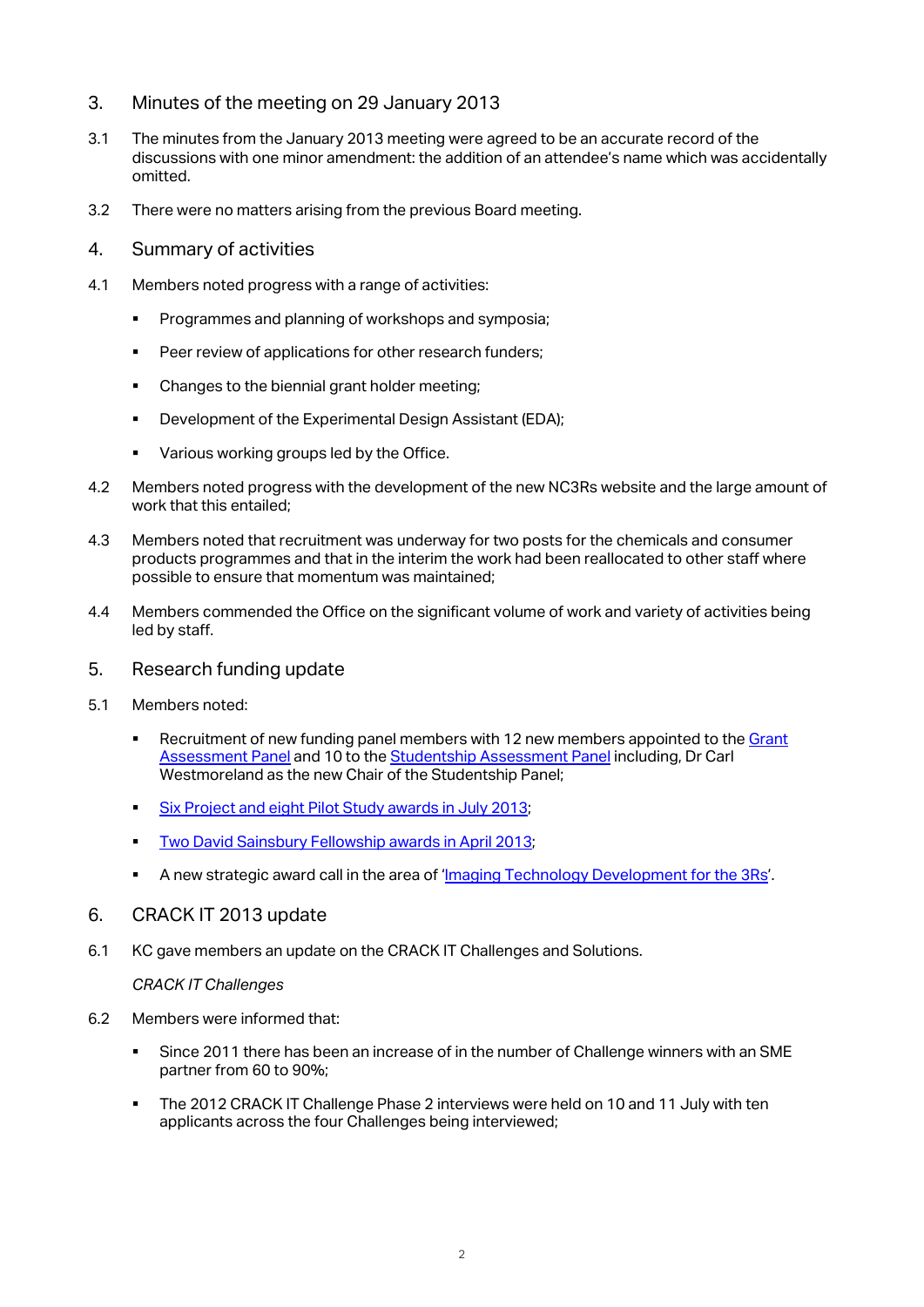- Two awards were made fo[r Challenge 10:](http://www.crackit.org.uk/crack/2012/2012_challenges/challenge10-predart) PreDART and Challenge 7: Rodent [Little Brother.](http://www.crackit.org.uk/crack/2012/2012_challenges/Challenge7-rodentlittlebrother) For Challenge 9 DRGNET the award decision was deferred, and both applicants were given additional time to complete the Phase 1 objectives. No award was made to Challenge 8: ProBE IT;
- Five challenges have been developed for the [2013 competition,](http://www.crackit.org.uk/crack/2013/2013_challenges) and additional funding has been secured from the Alzheimer's Research UK and the Technology Strategy Board (TSB).

#### *CRACK IT Solutions*

- 6.3 Members were informed that:
	- The CRACK IT Solutions funding scheme had been launched in April 2013;
	- **There are currently [12 Solutions on the CRACK IT website,](http://www.crackit.org.uk/share/crackitsolutions) six from academia and six from** industry;
	- The first award was made t[o Professor Robin Williams,](http://www.crackit.org.uk/news.aspx?id=285) Royal Holloway, University of London, to support the development of a *Dictyostelium* model for emetic liability and palatability testing, in partnership with GlaxoSmithKline and Syngenta.
- 7. New Technology Strategy Board collaboration
- 7.1 Members were informed that the KC and CS had met with Paul Mason, Head of Development at the [TSB](https://www.innovateuk.org/) to discuss the Emerging Technologies and Industries programme and the potential for nonanimal technologies.
- 7.2 As a result the Office was working with the TSB to organise two workshops (in July and August) to assess the opportunities for new technologies to reduce animal use, to estimate the animal and financial savings of using these technologies and also to identify changes in the current business model that would be needed to take full advantage of them.
- 7.3 It was agreed that Members would be updated on progress with this collaboration at the next Board meeting.
- 8. Communications strategy and current plans
- 8.1 DR gave an overview of the NC3Rs Communications and Engagement Strategy for 2014 2019.
- 8.2 Members noted that the strategy covered the next quinquennial review period and would focus on highlighting the successes and major advances from the NC3Rs activities over its first ten years with both scientific and public stakeholders. Key areas identified were:
	- **EXECT:** Launch of the new NC3Rs website and development of additional content;
	- Continued development of engaging digital content for a range of audiences e.g. [NC3Rs blog](http://blog.nc3rs.org.uk/) and podcasts;
	- The launch and ongoing development of the NC3Rs public engagement programme;
	- Organisation of events in 2014 to celebrate the NC3Rs ten year anniversary;
	- Members were informed that the final communications strategy would be presented at the October meeting.